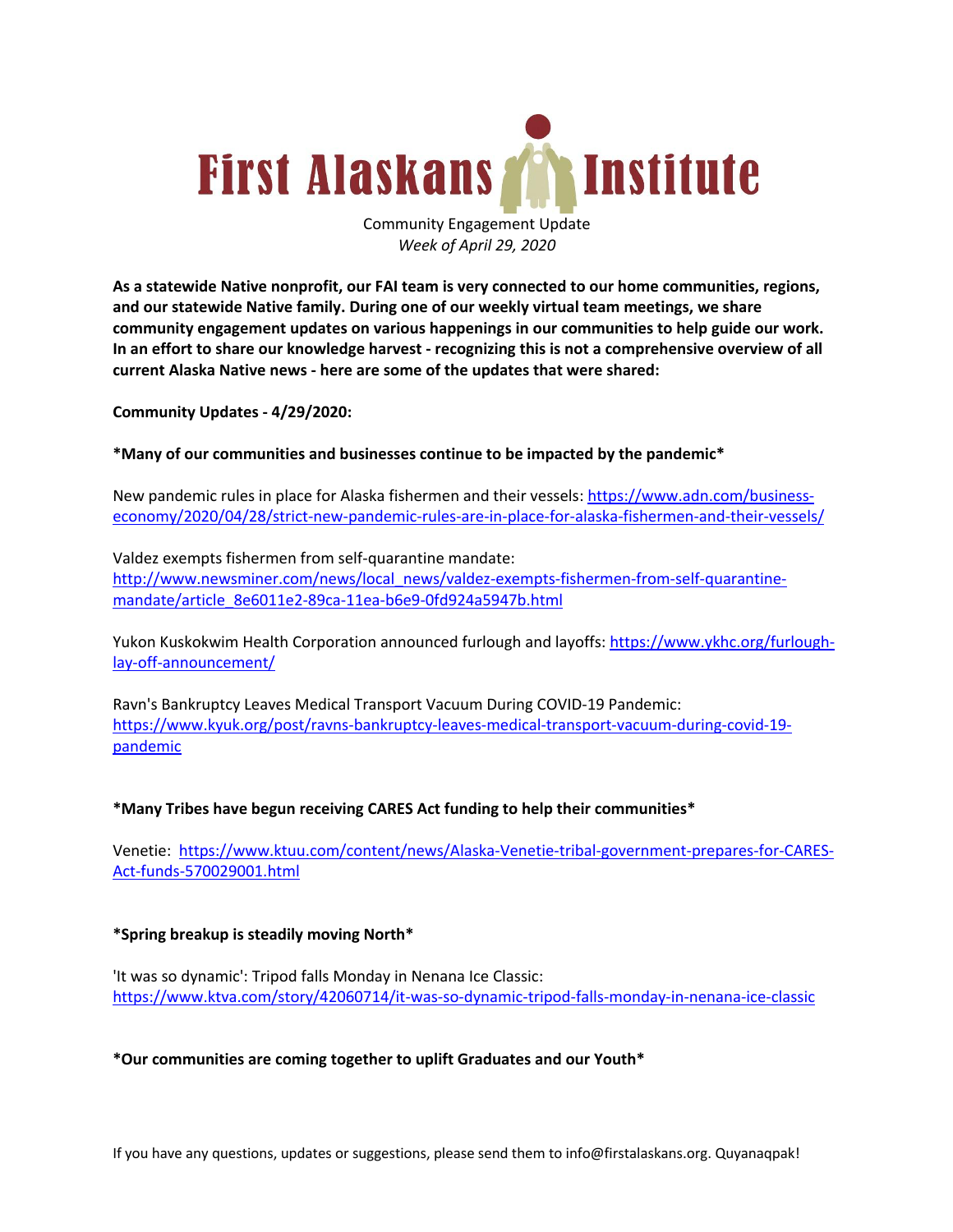Alaska Area High School adopt a senior 2020: https://www.facebook.com/groups/741102846293827/about/

Virtual Indigenous Commencement: https://www.facebook.com/groups/789975061494796/about/

North Slope whaling crew holds graduation ceremony on ice: http://www.thearcticsounder.com/article/2017north\_slope\_whaling\_crew\_holds\_graduation

Tanana Chiefs Conference honoring graduates video project: https://www.facebook.com/TananaChiefsConference/photos/a.235737939833988/3715509451856802 /?type=3&theater

Voice of the Arctic Iñupiat sharing pictures of graduates: https://www.facebook.com/VoiceoftheArctic/posts/734707853732291?\_\_tn\_\_=-R

Sponsoring 38 graduating high school seniors from the seven outlying North Slope villages: https://www.facebook.com/inuuraq.moss/posts/3001625343193236

For Wainwright kindergartner, picture day brings wave of emotions during coronavirus pandemic: https://www.ktuu.com/content/news/Kindergarteners-picture-day-brings-both-joy-sadness-duringcoronavirus-pandemic-569881081.html?fbclid=IwAR3uJV4rwOo3QeeRkxpFhI2hYNgzNsYuKoEEOJkX-Gh7uUrkm2jxkxBsSgg

# **\*Many of our regions (and Canada family) have come up with creative ways to keep us connected through the physical distancing necessary to keep our people and communities safe\***

2020 North Slope Wide Jamboree – "Coming Together Strengthening Our Communities" added more contests Throat Signing and Nigliq Calling: https://www.facebook.com/groups/263480371720930/

The Alaska Face Mask Fashion Show, an artistic showcase and a competition, will be held on May 6: https://www.facebook.com/events/263911661678456/

First American Art Magazine worked shared a virtual display of "Masked Heroes: Facial Coverings by Native American Artists" with 72 Indigenous artists who participated: http://firstamericanartmagazine.com/masks/

The Filipino-Athabascan David family conducted an informal research study of Anchorage mask-wearing and shared their findings, "Who's best about wearing masks in public?" https://www.adn.com/opinions/2020/04/27/whos-best-about-wearing-masks-inpublic/?fbclid=IwAR3bn8t5nF0wFoaXto6MNYftCcVdD3Zxn\_TRxV780-vyUJ2XiIEWtSTPpdQ

Niintsyaa, a biannual Gwich'in gathering, was cancelled for the first time since 1988 due to COVID-19: https://cabinradio.ca/35532/news/politics/a-very-difficult-decision-as-gwichin-gathering-is-calledoff/?fbclid=IwAR2Eh31xX3TFvHglyqIK5fEGl2dIqRoWfp\_-oN8Dxm9MlnNisU0a90l637A

Voices of the Arctic Iñupiat encourages social distancing like the qavvik (bear): https://www.facebook.com/VoiceoftheArctic/posts/719762821893461

If you have any questions, updates or suggestions, please send them to info@firstalaskans.org. Quyanaqpak!